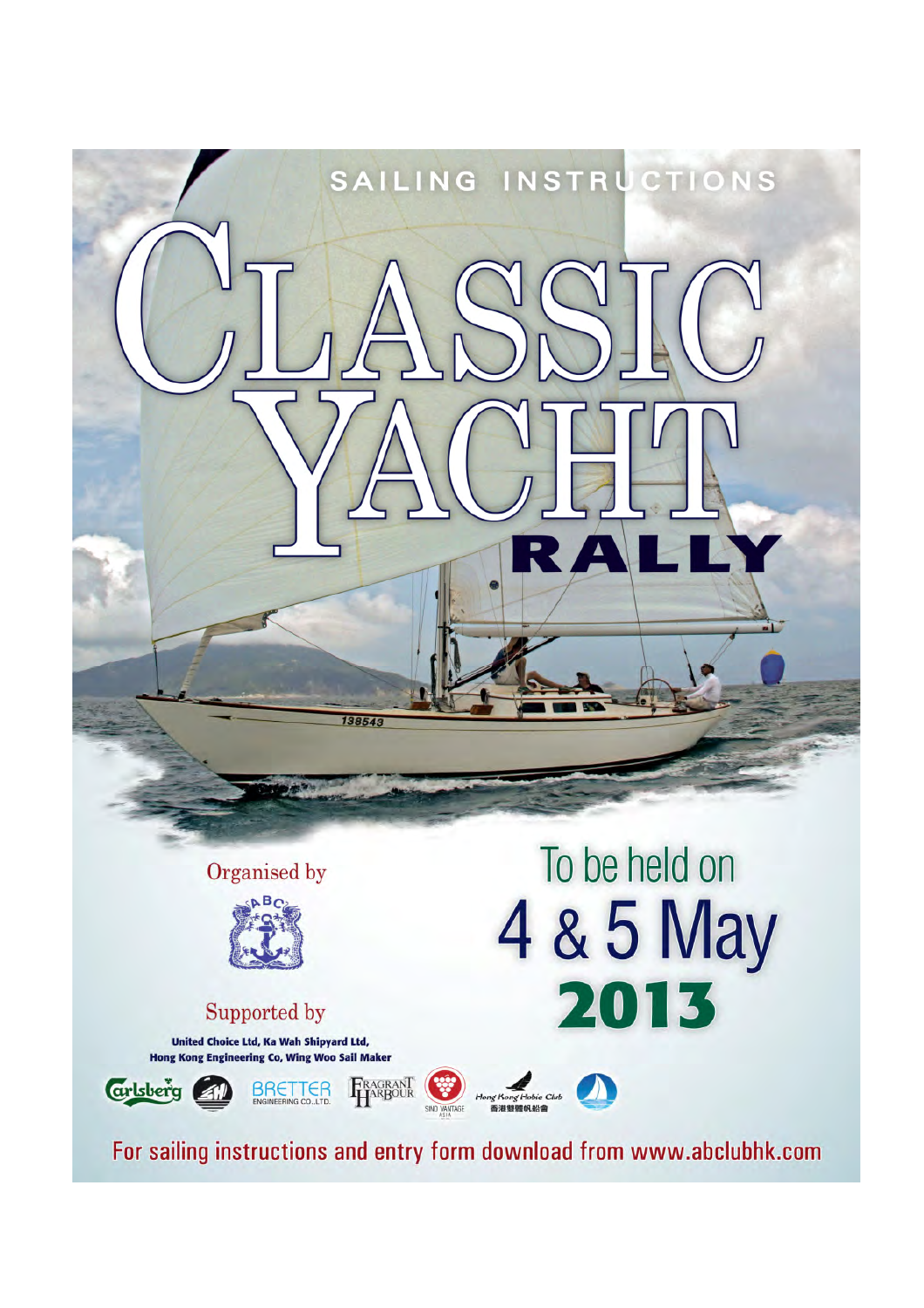# THE EVENT

The event will be held over the weekend of  $4<sup>th</sup>$  and  $5<sup>th</sup>$  May 2013 for the ninth time, and is an 'open to all' boating get-together, featuring classic and non classic yachts, incorporating the ABC's annual Two Legged Race. The event will also include a variety of class prizes.

# The programme includes:

On Saturday 4th May,

- One race or rally starting at 1400 hours, from Stanley Bay to Tai Tam Bay.
- A dinner at about 1900 hours for those who have pre-ordered.
- An overnight at anchor off the Hobie Club in Tai Tam.

# On Sunday 5th May,

- Breakfast, a race or a treasure hunt starting at 1000 hours, back to Deep Water Bay.
- A Concours d'Elegance
- A BBQ and prize giving at Middle Island.

Boats may race or cruise on Saturday or Sunday, or on both days, or may simply turn up for the supper on Saturday night and/or the BBQ at Middle Island on Sunday with prior booking.

All types of boats are invited to participate in the event, including non-classics, dinghies, multi-hulls and classic motorboats. The races will have separate divisions for each type of boat and there will be prizes for the winners in each division.

Drinks in Tai Tam are traditionally on the BYO principle but ABC will also have a stock of cold beers and wine to purchase on the night from the Committee boat or on the beach.

Visitors wishing to travel to the Hobie Club beach on the club boat, should be at the ABC main clubhouse pontoon by 1730 hours prompt and will be charged \$50 per head. A maximum of 10 passengers will be allowed on first come first served basis.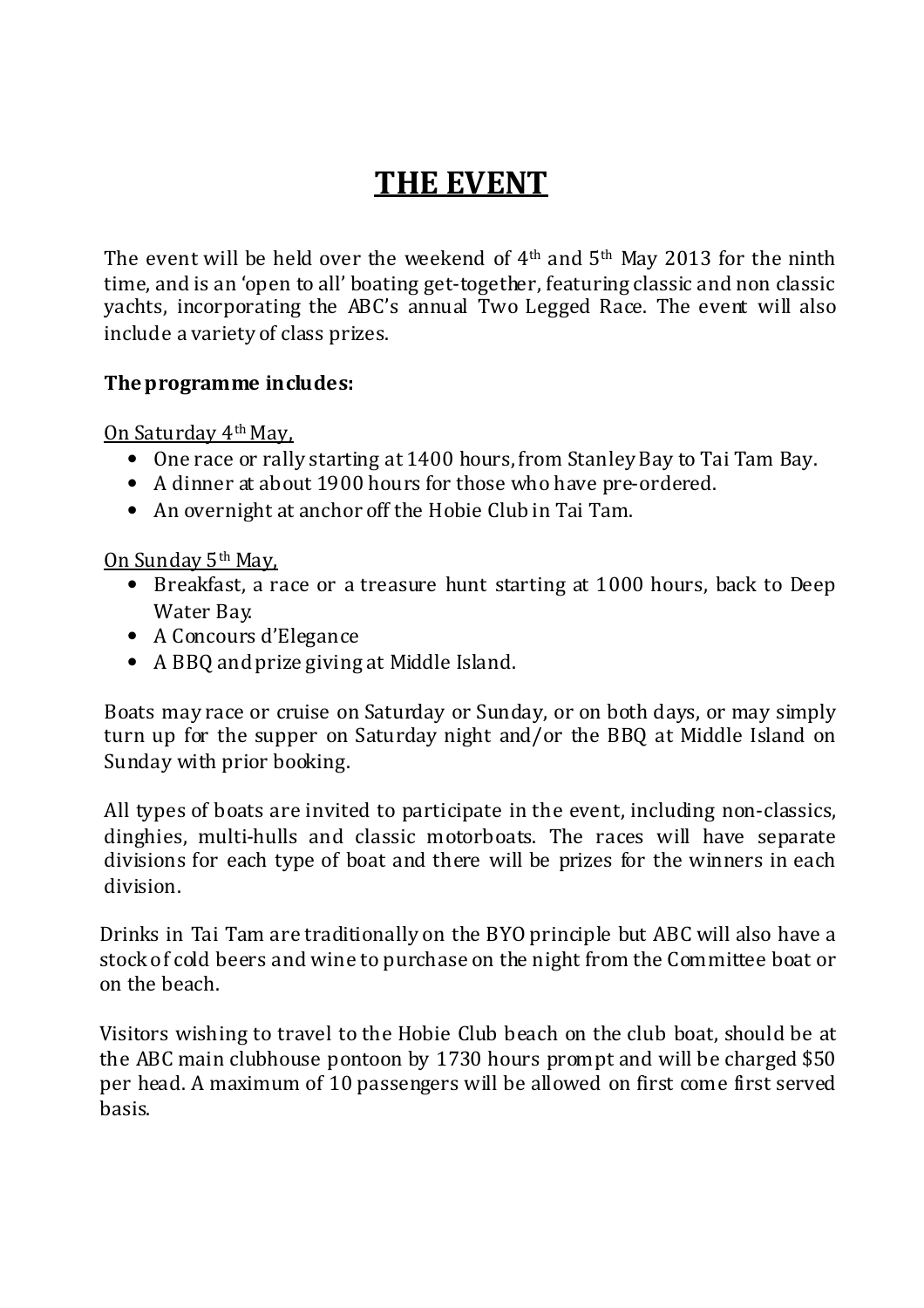# SAILING INSTRUCTION CONTENT

- 1. RULES
- 2. NOTICES TO COMPETITORS
- 3. CHANGES TO SAILING INSTRUCTIONS
- 4. SCHEDULE OF RACES
- 5. DIVISIONS AND CLASSES
- 6. MARKS
- 7. THE STARTS AND CLASS FLAGS
- 8. COURSES
- 9. RACING AREAS
- 10. THE FINISH
- 11. SHORTEN COURSE
- 12. RESULTS AND PRIZES
- 13. MISCELLANEOUS
- 14. APPENDICES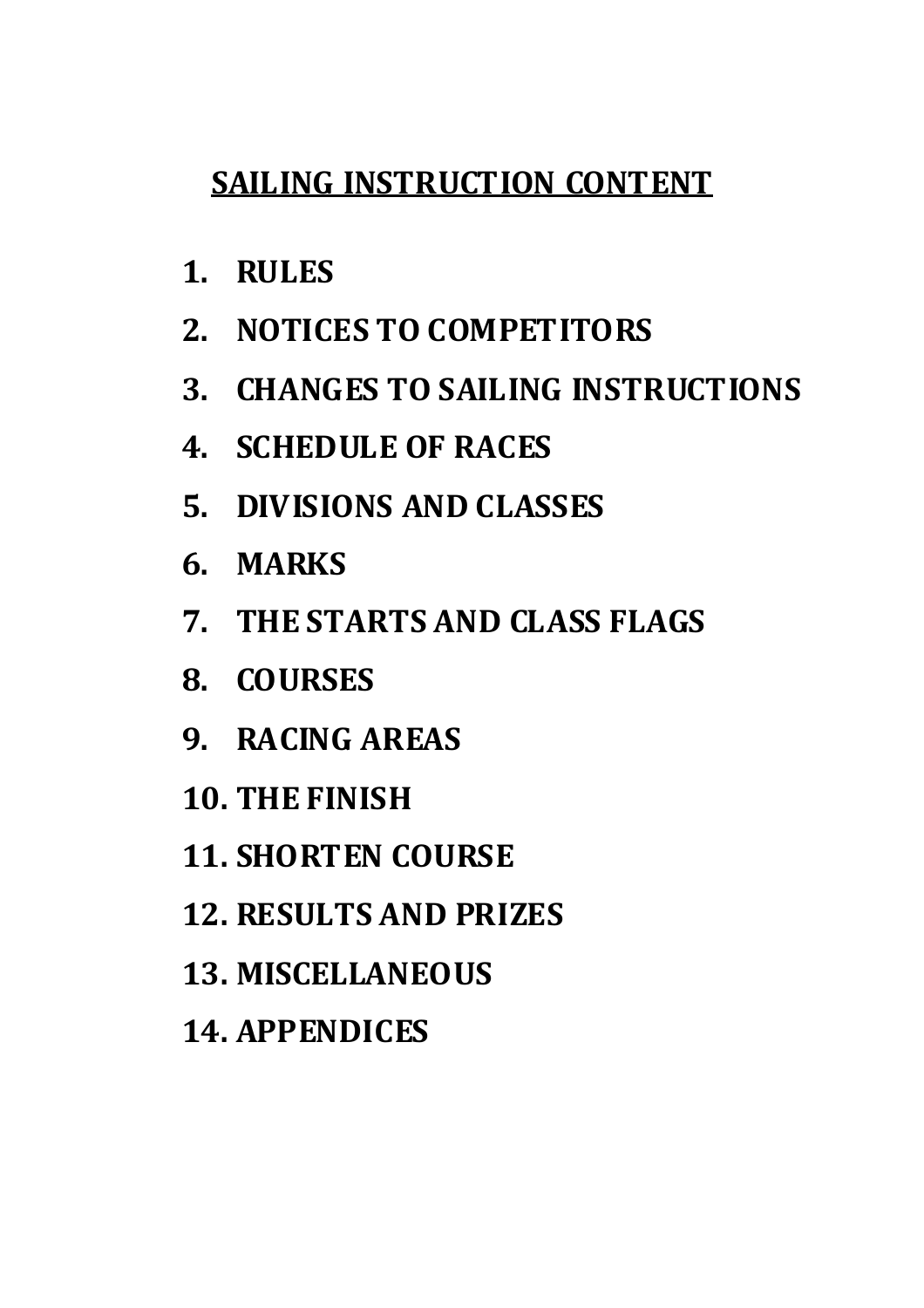#### 1. RULES

The Race will be governed by the 'rules' as defined in The Racing Rules of Sailing 2013-2016 (RRS), The HKPN Handicap System as administered by the HKSF, The Aberdeen Boat Club Standard Sailing Instruction (SSI's) and these Classic Yacht Rally 2013 Sailing Instructions (SI's). In case of conflict between any of the above, succeeding items take precedence.

#### 2. NOTICES TO COMPETITORS

Notices to competitors will be posted on the Club notice boards located at the upper car park entrance of the club; they will be sent to all known participants' e-mails and up-loaded on the race webpage.

#### 3. CHANGES TO SAILING INSTRUC TIONS

Any changes to sailing instruction will be posted on the club notice board, distributed by email to all known participants and uploaded to the race webpage no later than 0900 hours on Saturday 4th May.

#### 4. SCHEDULE OF RACES

The race schedule for the rally is as follows.

| DAY      | <b>RACE NUMBER</b> | 1st WARNING SIGNAL |
|----------|--------------------|--------------------|
| Saturday | Race 1             | 1355               |
| Sunday   | Race 2             | 0955               |

#### 5. DIVISIONS AND CLASSES

| Division 1 A:                                                                                                                           | Classic Racing Yachts built more than 25 years ago          |                                                                      |
|-----------------------------------------------------------------------------------------------------------------------------------------|-------------------------------------------------------------|----------------------------------------------------------------------|
|                                                                                                                                         | with an HKPN of 1050 or less                                |                                                                      |
| Division 1 B:                                                                                                                           |                                                             | Classic Cruising Yachts built more than 25 years ago                 |
|                                                                                                                                         | with an HKPN of 1051 or more                                |                                                                      |
| Division 2 A:                                                                                                                           | Non-Classic Racing Yachts with an HKPN of 950 or less       |                                                                      |
| Division 2 B:                                                                                                                           | Non-Classic cruising Yachts with an HKPN of 951 or more     |                                                                      |
| Division 3:                                                                                                                             | Modern Yachts with a dassic design and a valid HKPN.        |                                                                      |
| Division 4:                                                                                                                             | Dinghies                                                    |                                                                      |
| <b>Rally division:</b>                                                                                                                  | is opened to all non-racing boats following the course only |                                                                      |
|                                                                                                                                         |                                                             | and must be dedared not later that Saturday 4 <sup>th</sup> May 1000 |
|                                                                                                                                         | This division is not open to prizes.                        |                                                                      |
| "Concours D' Elegance":<br>Divisions 1A, 1B and 3 may enter this concours, subject to<br>entries, dasses may be constituted as follows: |                                                             |                                                                      |
|                                                                                                                                         |                                                             |                                                                      |
|                                                                                                                                         | <b>Classy Class:</b>                                        | Design year less than 25 years old,                                  |
|                                                                                                                                         | <b>Classic Class:</b>                                       | Design year 25-45 years old,                                         |
|                                                                                                                                         | Vintage Class:                                              | Design year 46-65 years old,                                         |
|                                                                                                                                         | <b>Antique Class:</b>                                       | Design year >65 years old,                                           |

#### Design Class:

Consideration for Class prize will be given for 3 or more entries in the following classes: Taipan, Cape Carib, Various Cheoy Lee, Flying Fifteen, Dragons, Sonata, Ruffian and Impala.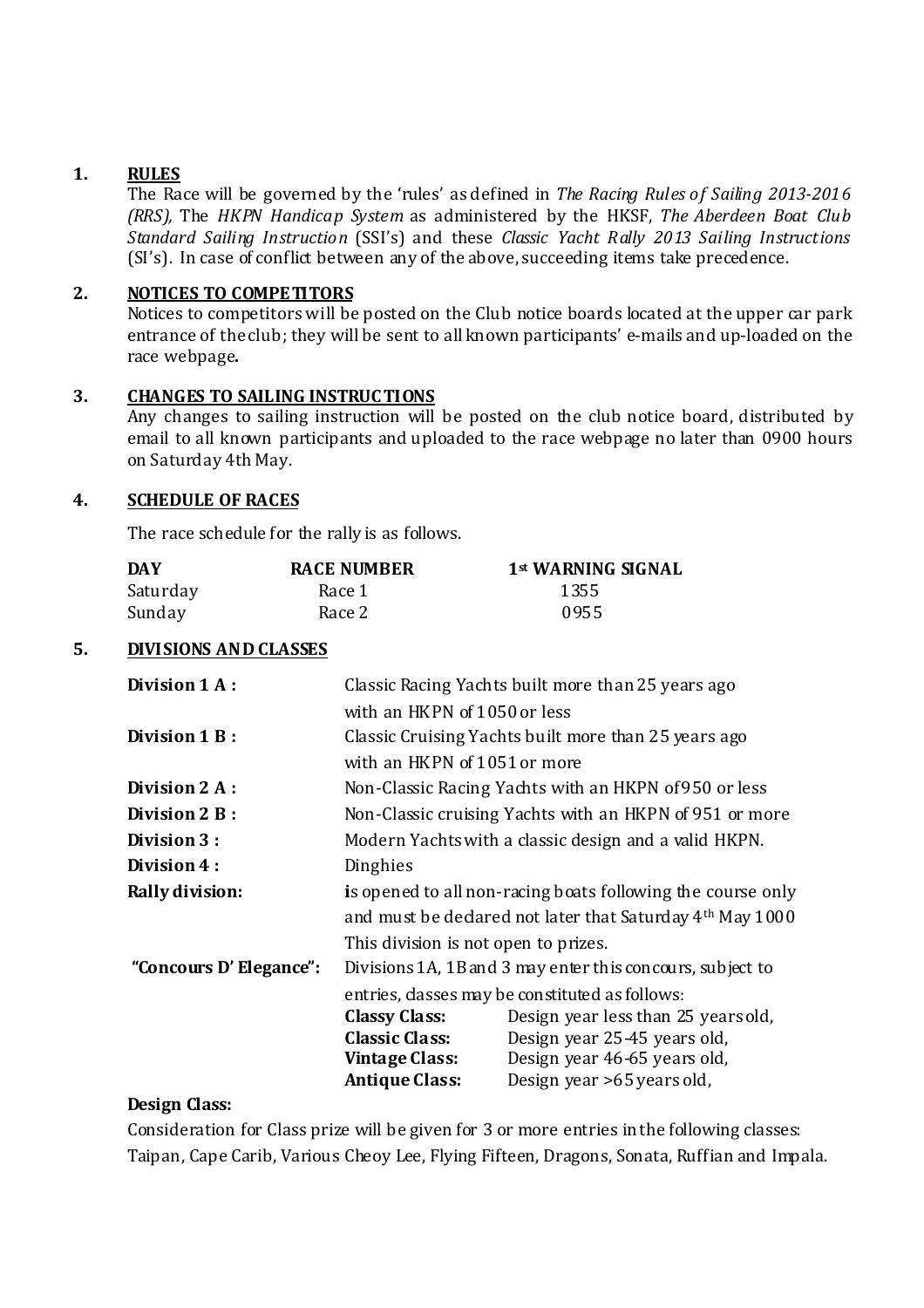## 6. MARKS

The port end start mark will be orange cylindrical buoy set as an ODM The Port end finishing mark will be an orange cylindrical buoy The windward mark (if laid) will be an orange cylindrical buoy. Marks of the course will be Island's, Navigation Marks and black inflatable ABC Buoy as described in section 8, courses.

## 7. THE STARTS AND C LASS FLAGS

Races will be started by using the rule 26 with warning signal made 5 minutes before the start signal.

The Starting Line will be between a staff displaying an orange flag on the Signal Boat at the Starboard end, and the starting mark (ODM) at the Port end.

If Flag "W' is displayed with the course number (flag), the first mark of the course will be an orange cylindrical mark to windward of the starting line and shall be rounded to Port, if a red flag is displayed below Flag 'W', and to Starboard if a green flag is displayed. The second mark of the course will be the first mark in the course description. If a "W" flag is not flown, the first mark of the course will be the one listed in the course description in Section 8.

#### (a) Saturday

The starting line for the Saturday race will be laid in Stanley Bay in the vicinity of St. Stephen's Beach and Blake's Pier near Murray House.

Boats in Divisions 1A and 2A will start together at 14:00 using IC flag E.

Boats in Division 1B and 2B will start together at 14:05 using IC flag F.

Boats in Division 3 will start at 14:10 using IC Flag G

Boats in Division 4 will start at 14:15 using IC Flag U

# (b) Sunday

The starting line for the Sunday race will be laid in the outer part of Tai Tam Bay.

Boats in Divisions 1A and 2A will start together at 10:00 using IC flag E.

Boats in Division 1B and 2B will start together at 10:05 using IC flag F.

Boats in Division 3 will start at 10:10 using IC Flag G.

Boats in Division 4 will start at 10:15 using IC Flag U



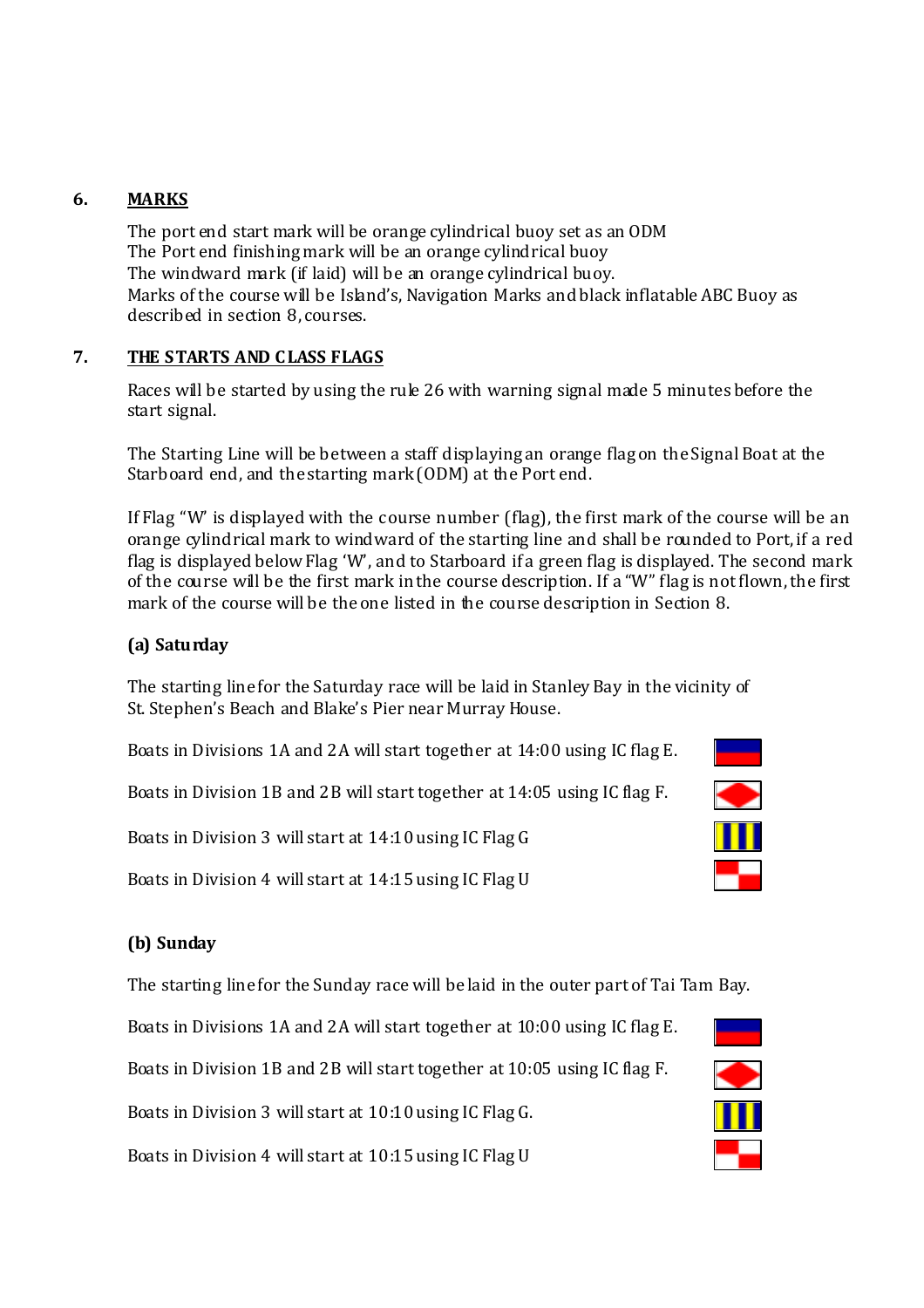#### 8. COURSES

# (a) Saturday courses

# Course  $A$  (  $\approx$  5.5 MILES)

| Start           | <b>STANLEY BAY</b> |
|-----------------|--------------------|
| Chesterman Buoy | <b>PORT</b>        |
| ABC M ark       | <b>PORT</b>        |
| Finish          | <b>TAITAM BAY</b>  |

#### Course  $C$  ( $\approx$  12.5 MILES)

| Start                     | <b>STANLEYBAY</b> |
|---------------------------|-------------------|
| Chesterman Buoy           | <b>PORT</b>       |
| Castle Rock               | <b>STARBOARD</b>  |
| Po Toi Island             | <b>PORT</b>       |
| Sun Kong Island (passing) | <b>STARBOARD</b>  |
| Finish                    | <b>TAITAM BAY</b> |

# **Course B** ( $\approx$  10.5 MILES)

| Start<br><b>BAY</b>                             | <b>STANLEY</b>             |
|-------------------------------------------------|----------------------------|
| Chesterman Buoy                                 | PORT                       |
| <b>Castle Rock</b><br>Beaufort Island (passing) | <b>PORT</b><br><b>PORT</b> |
| Fury Rocks                                      | <b>PORT</b>                |
| Finish                                          | <b>TAITAM</b>              |

#### **Course D (** ≈ **19 MILES )**

| Start           |
|-----------------|
| Chesterman Buoy |
| Castle Rock     |
| Po Toi Island   |
| Waglan Island   |
| Shek O Rock     |
| Finish          |

BAY

STANLEY BAY PORT STARBOARD PORT PORT PORT TAI TAM BAY

# (b) Sunday courses

#### Course  $A$  (  $\approx$  **8 MILES**)

| Start           | <b>TAITAM BAY</b>    |
|-----------------|----------------------|
| Beaufort Island | <b>STARBOARD</b>     |
| Castle Rock-    | <b>STARBOARD</b>     |
| Chesterman Buoy | <b>STARBOARD</b>     |
| Finish          | <b>MIDDLE ISLAND</b> |

#### **Course C (** ≈**20 MILES )**

| Start           | <b>TAITAM BAY</b>    |
|-----------------|----------------------|
| Beaufort Island | <b>PORT</b>          |
| Shek O Rock     | STARBOARD            |
| Waglan Island   | <b>STARBOARD</b>     |
| Po Toi Island   | STARBOARD            |
| Chesterman Buoy | STARBOARD            |
| Finish          | <b>MIDDLE ISLAND</b> |

# **Course B** ( $\approx$  16 MILES)

| Start<br>Fury Rocks       | <b>TAITAM BAY</b><br><b>STARBOARD</b> |                      |
|---------------------------|---------------------------------------|----------------------|
| Beaufort Island (passing) |                                       | <b>STARBOARD</b>     |
| Castle Rock               | <b>STARBOARD</b>                      |                      |
| Chesterman Buoy           | <b>STARBOARD</b>                      |                      |
| Castle Rock               | <b>STARBOARD</b>                      |                      |
| Chesterman Buoy           | <b>STARBOARD</b>                      |                      |
| Finish                    |                                       | <b>MIDDLE ISLAND</b> |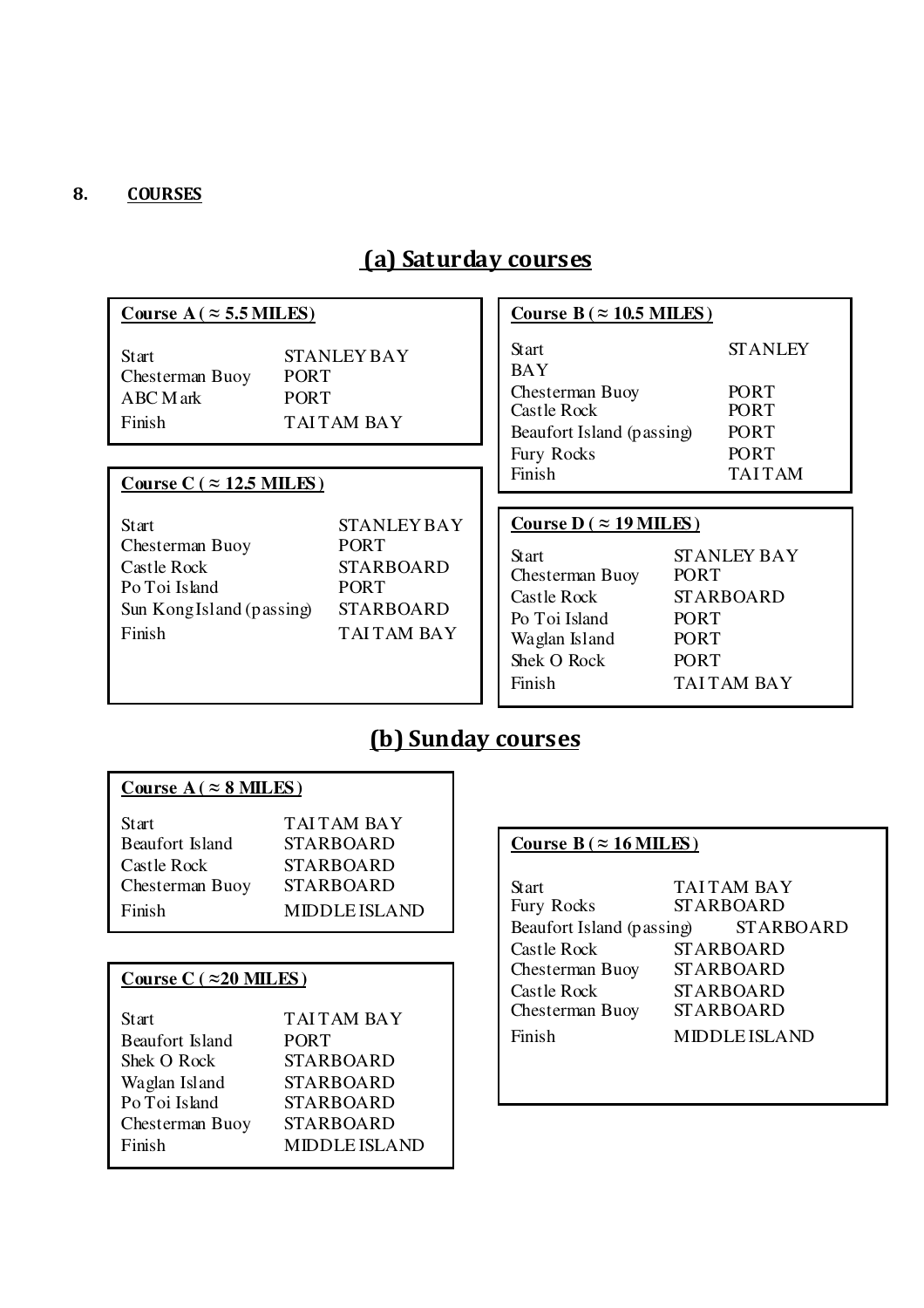#### 9. RACING AREAS

Refer to point number 12 "Appendices" to see the locations and the courses of the races.

#### 10. THE FINISH

The Finish line will be between a staff displaying an orange flag on the Finishing Boat at the Starboard end and the Port-end Finishing mark.

#### (a) Saturday

The finishing line for the Saturday race will be laid in the outer part of Tai Tam Bay, opposite to the Quarry, at approximate GPS position 22˚ 12.5'N, 114˚ 14.14'E.

#### (b) Sunday

The finishing line for the Sunday race will be laid in the general area south of Chung Hom Wan (Chung Hom Bay) and Round Islands in the vicinity of N 22° 12.6 ́ E 114° 11.3 ́

#### 11. SHORTEN COURSE

Shorten course will be as per RRS Rule 32

#### 12. RESULTS & PRIZES

Prizes will be awarded by divisions as described above.

An overall HKPN prize will also be awarded for the combined result in division 1A and 1B. Separate class prizes may be awarded to Sonata, Ruffian, Impala, Taipan, Cape Carib and Cheoy Lee yachts provided a minimum of 3 entries for that class are received. Results for the other divisions will be calculated on HKPN corrected time. Special prizes will be awarded by the race committee as required.

#### (A) The Combined Divisions Race Prizes

(Awarded on corrected time on Sunday)

#### "Seachange-3G, Classic Yacht Rally Trophy".

The first classic yacht on the overall combined result of both days, in divisions 1A & 1B.

#### "The Tai Tam Cup".

The first non classic yacht on the overall combined result of both days in divisions 2A & 2B

#### (B) The Days Prizes Awarded On Saturday And Sunday

- The first classic yacht to finish on Saturday, "Wins a Bottle of Whiskey"
- The first classic vacht to finish on Sunday, "Wins a Bottle of Whiskey"
- The first non classic yacht to finish on Saturday, "Wins a Bottle of Whiskey"
- The first non classic yacht to finish on Sunday, "Wins a Bottle of Whiskey"

#### (C) The Classic Class Prizes If The Class Is Opened

The qualifying race for these cups is the Sunday race

- First Taipan on corrected time wins,  $CYR 2013$  Taipan Tanker"
- First Sonata on corrected time wins,  $CYR 2013$  Sonata Tanker"
- First Ruffian on corrected time wins, "CYR 2013 Ruffian Tanker"
- First Impala on corrected time wins. The "CYR 2013 Impala Tanker"
- First Cape Carib on corrected time wins. "CYR 2013 Cap Carib Tanker"
- First Cheoy Lee on corrected time wins, "CYR 2013 Cheoy Lee Tanker"
- First Dragon on corrected time wins, "CYR 2013 Dragon Tanker"
- First Flying Fifteen on corrected time wins, "CYR 2013 Flying Fifteen Tanker"
- 
- 
- 
- 
- 
- 
- 
-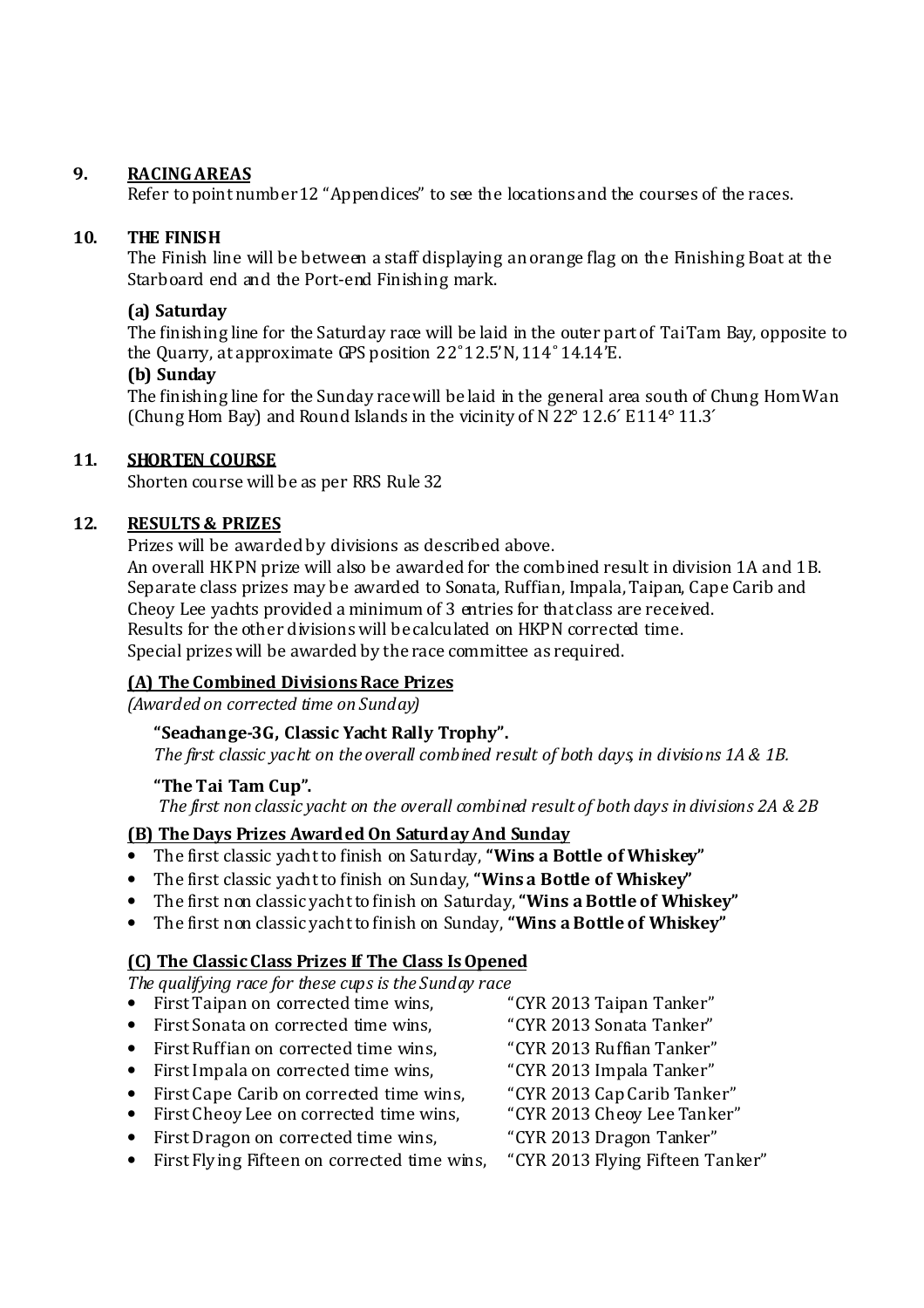#### (D) Other Prizes

Awarded on Sunday for:

- The oldest yacht. (Including the average crew and the yacht age)
- The most colourful crew. (Classic or themed attire worn during and after the race)
- The best bikini display. (worn or hung tastefully on board and ashore)

#### (E) The Concours D'elegance Prizes If Opened

The "Concours d' elegance" will be conducted on Sunday 5th and is open only to Classic Yachts. Prizes will be allocated by the race officer and a Hong Kong yachting specialist as follows:

1. Bristol prize: This is the boat that is maintained in the most perfect condition, with the most flawless varnish, most impeccable presentation, and cleanest inside and outside, most obviously exuding the care and attention of a fanatic for perfection. Attention will be paid to how the lines are coiled as well as to the overall intoxicating beauty of the sailing creature known as a boat.

2. Most authentic prize: They just need to be authentic and sincere and rigged in keeping with the original design. Actual age matters here. Lots of real wood matters. The judges will look for character and integrity which trump pure beauty. They will give positive points for boats using the hardware and rigging appropriate to the age of the boat or the era of its design.

#### 13. MISCELLANEOUS

#### • Signing Rights

Visiting competitors from clubs with reciprocal arrangements may, upon presentation of their parent club membership card, sign chits on race days, skippers' briefings and prize giving events. Other visiting competitors may purchase books of cash coupons, which are readily available from the club office or the bar.

#### • Moorings

Subject to availability, temporary moorings can be provided for yachts wishing to stay overnight before or after a race, either in Deep Water Bay or in Aberdeen Typhoon Shelter. Arrangements should be made with the club sailing office on 2553 3032.

#### • Insurance

Entered boats shall have third party liability insurance at least to the minimum cover required under Hong Kong SAR law and entrants shall produce their certificates of insurance if requested by the Race Committee.

• Safety

Boats shall comply with the ORC Special Regulations Category 4 and shall be fitted with an engine capable of propelling the boat at a speed in knots equal to the square root of its LWL in feet.

#### • Trash disposal

Boats should not put trash in the water but use collection bin at the clubhouse or on the committee boat.

#### • Disclai mer of liability

Participants compete entirely at their own risk; see RRS 4, Decision to Race. The Organising Authority, Regatta volunteers, the Aberdeen Boat Club and its officers, members and employees, Regatta sponsors and their representatives, officers, and members, accept no liability whatsoever for any loss of life or property, personal injury and damage caused by, or arising out of the Regatta.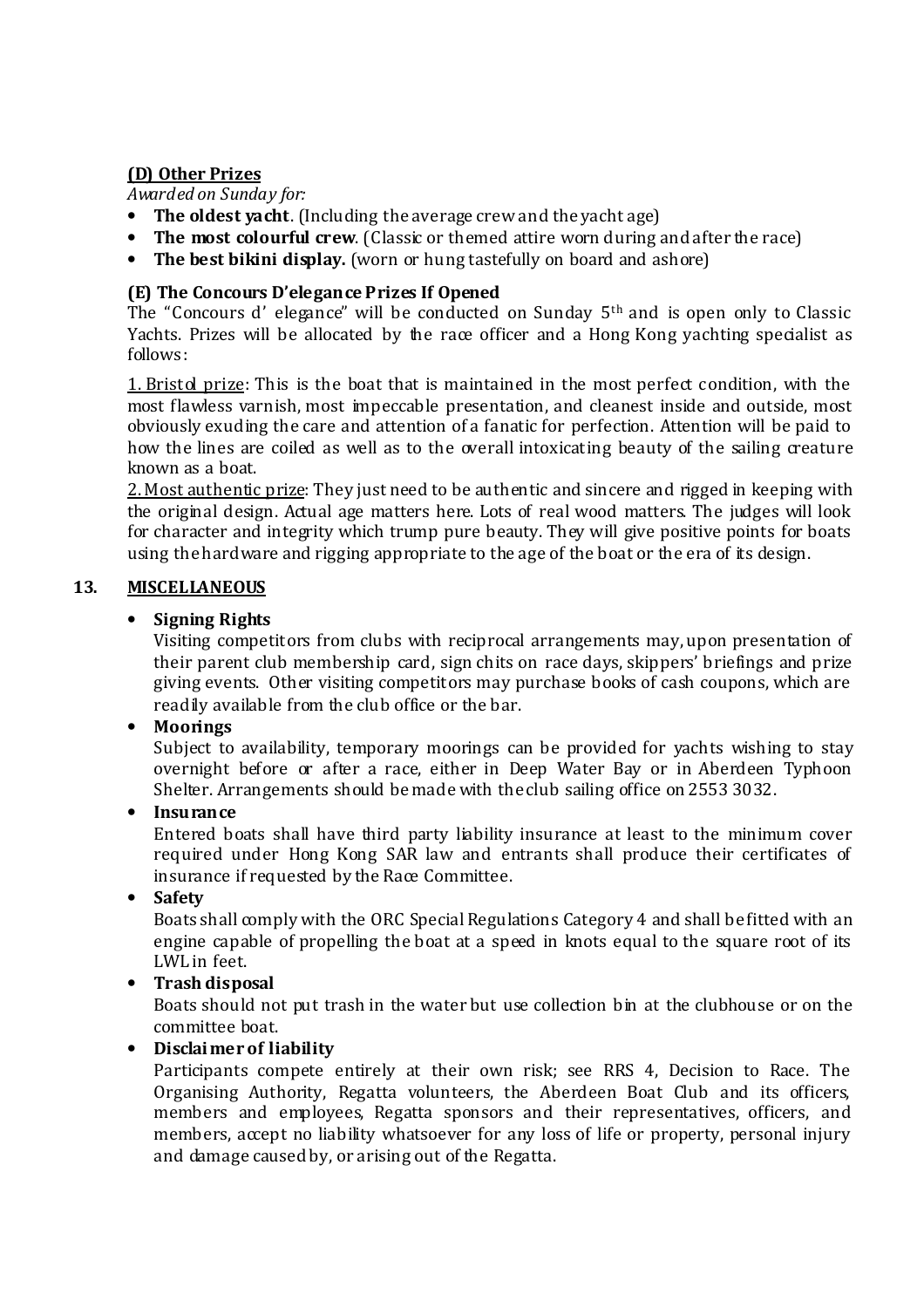#### 14. APPENDICES

## (a) SATURDAY COURSES



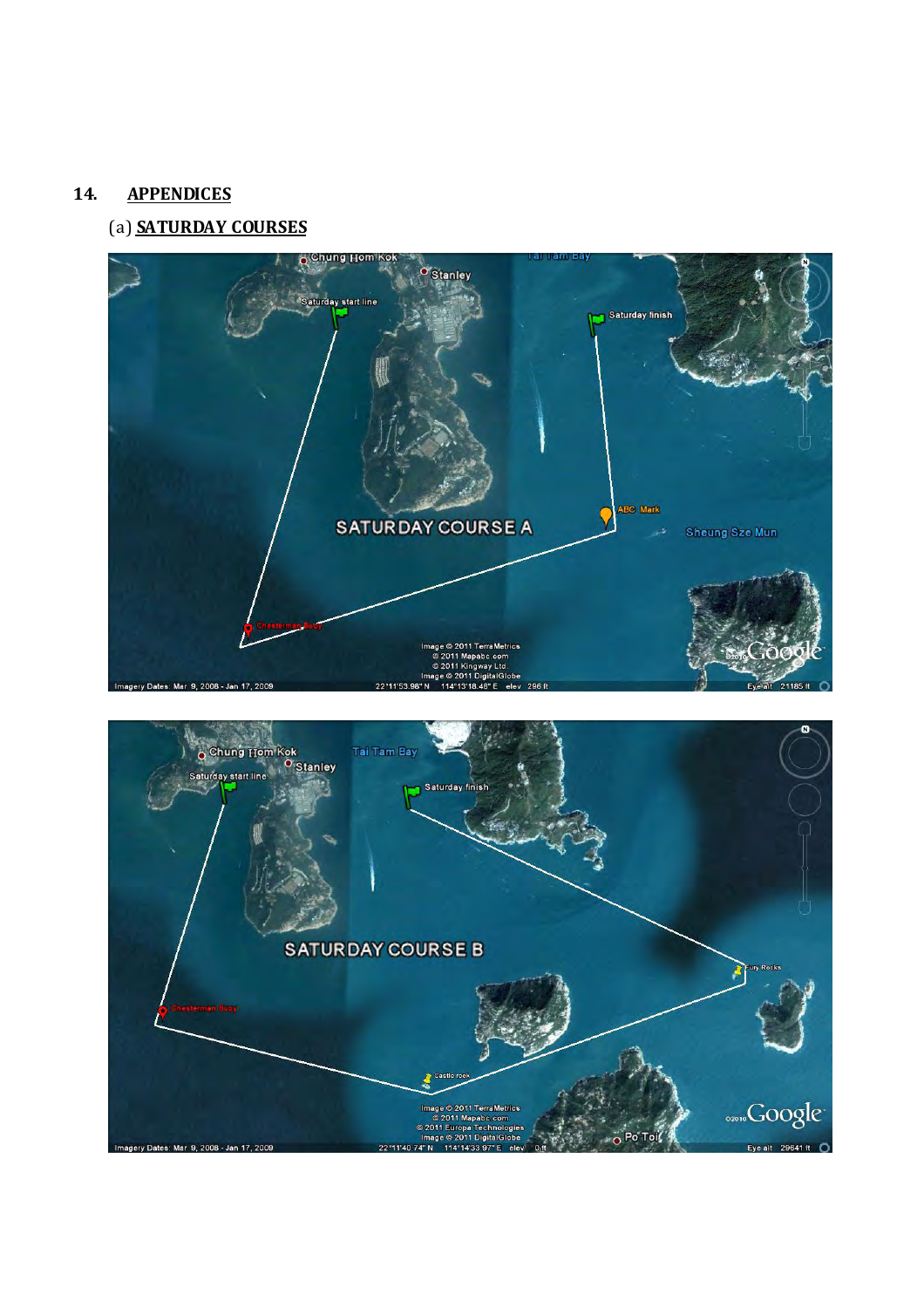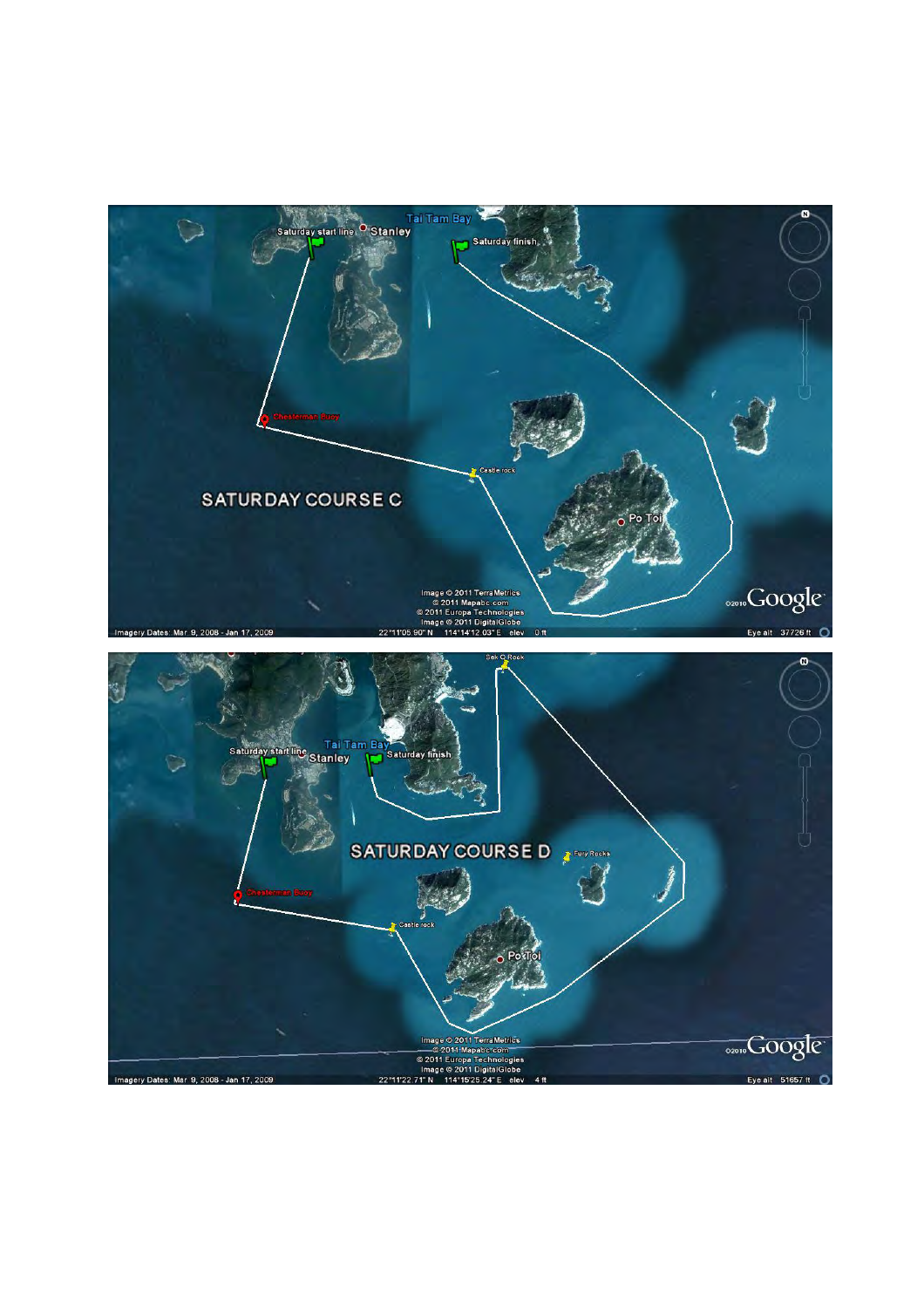# (b) **Sunday courses**